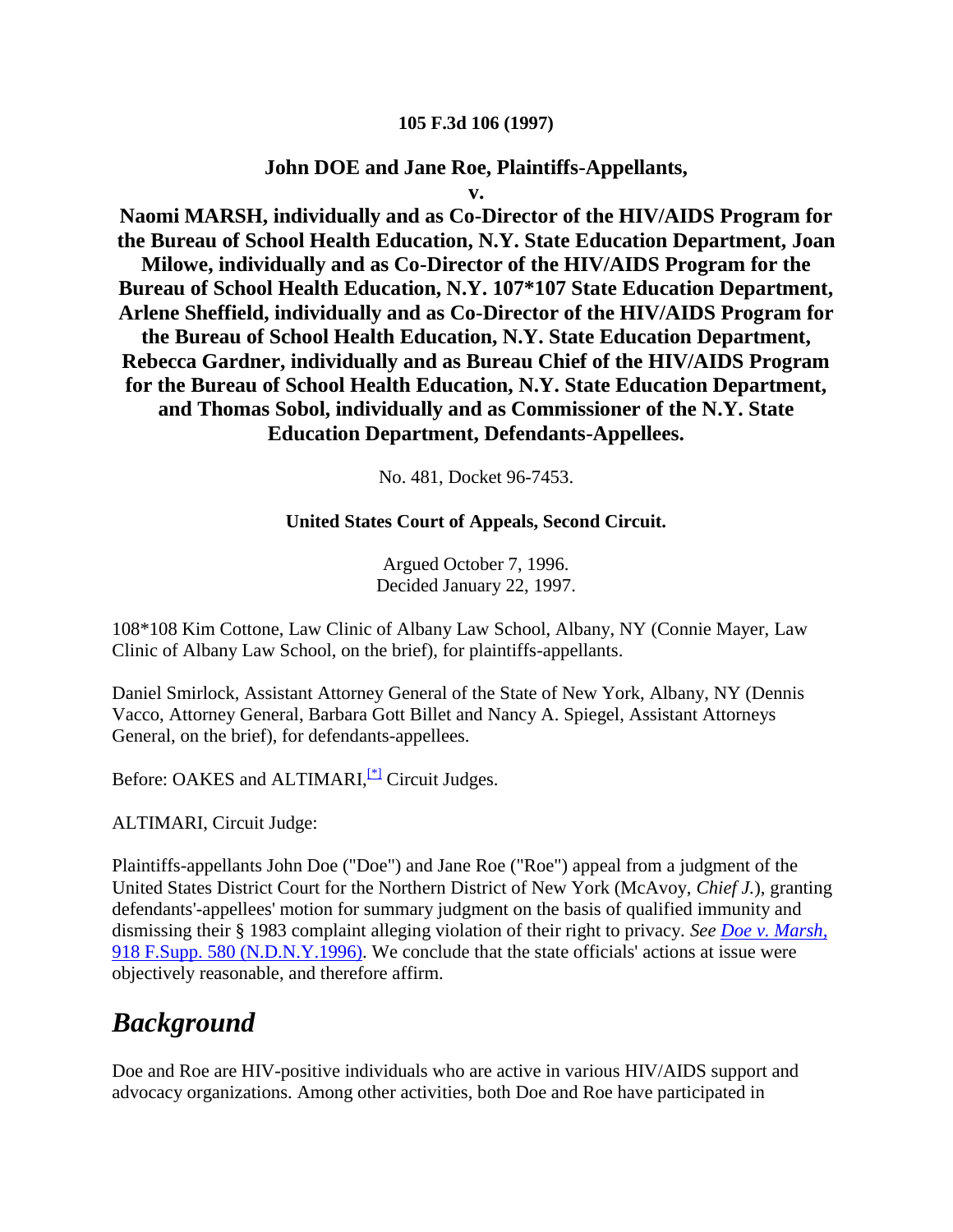educational seminars for social workers and educators focusing on HIV prevention. At the time of the incidents underlying this case, the defendant-appellee Naomi Marsh ("Marsh") was employed by the New York State Department of Education ("SED") HIV/AIDS program and was involved in developing and implementing seminars for people teaching HIV prevention in schools and elsewhere. As the director of SED's HIV/AIDS program, the defendant-appellee Arlene Sheffield was Marsh's immediate supervisor. Doe and Roe became known to Marsh and Sheffield through their speaking engagements at several seminars organized by Marsh. At these seminars, Doe and Roe identified themselves as being HIV-positive.

During the spring and summer of 1992, Marsh wrote a manual entitled "Setting up HIV Prevention Education Programs Including People Living With HIV/AIDS." Marsh was prompted to write the manual as a result of requests from seminar attendees and SED regional staff for a manual on how to establish a HIV-prevention education program in schools that would utilize local people who were living with HIV/AIDS. According to Marsh, because she wanted to credit the various persons living with HIV who had participated in the SED seminars and had taught her how to implement the seminars successfully, she included in an "Acknowledgements" page the following expression of gratitude:

Men and women, young and old, living with HIV, have come forward from the beginning of this epidemic, knowing from certain knowledge that their personal risk would have been lessened if someone had talked to them about their behaviors. These courageous people have enhanced HIV prevention efforts immeasurably with their passionate exhortations to all of us to choose behaviors which minimize our risk of becoming infected. Our youth especially deserve this wisdom and insight before they become exposed to HIV. To these teachers, we are forever indebted[.]

There followed a list of individuals, including the full names of Doe and Roe.

Scheffield reviewed the manual, and in September 1992 approximately 150 copies were distributed by mail to various educators, including: (1) eight persons active in AIDS-prevention organizations who had reviewed previous drafts of the manual; (2) thirty-six persons who attended a March 109\*109 1992 seminar organized by Marsh; (3) eighty-nine persons who had attended a conference in July 1991 organized by Marsh; (4) six BOCES regional AIDS training staff persons; and (5) no more than a dozen individuals involved in higher education who requested the manual from Marsh.

Doe and Roe appreciated neither the acknowledgment nor the publicity of their HIV status. In October 1992, Marsh received a letter from Doe's and Roe's counsel expressing outrage at SED's publication of her clients' names, and demanding that SED immediately stop distributing the manual and excise the names of those persons in the Acknowledgments who had not given written consent for their name to appear. Counsel for plaintiffs also demanded that copies of the manual already distributed be retrieved and destroyed. After speaking with plaintiffs' counsel, Marsh revised the Acknowledgements by deleting the names of the persons identified as living with HIV, and destroyed all copies of the original Acknowledgments in her possession. Further, in February 1993 she remailed a copy of the manual with the revised Acknowledgments to all persons to whom the manual was originally distributed and requested that copies of the original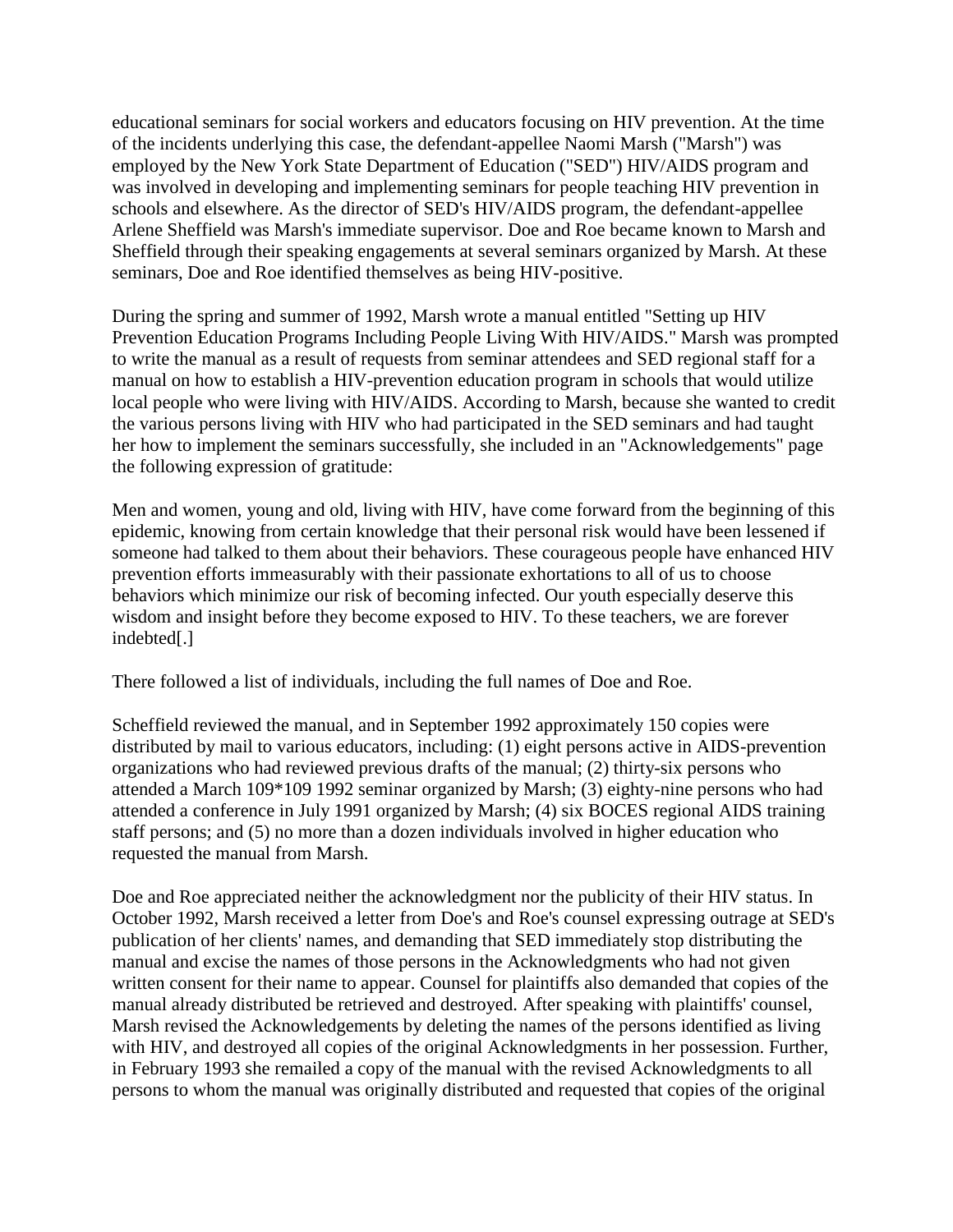manual be returned to her. According to Marsh, only three copies of the original version were returned. Finally, Marsh sent a letter of apology to all the persons whose names she had listed in the original Acknowledgments.

In May 1993, Doe and Roe commenced the present action under 42 U.S.C. § 1983, alleging that the defendants violated their right to privacy under the First Amendment to the United States Constitution. They also included a pendant state law claim under New York Public Health Law § 2782, which generally prohibits the disclosure of an individual's HIV-related information except upon written consent of that individual. After discovery was completed, the defendants moved for summary judgment on the ground of qualified immunity, claiming, *inter alia,* that: (1) a specific constitutional right to privacy for persons with HIV had not been established at the time the defendants' manual was published in September 1992, and (2) in any event, Marsh and Scheffield had acted "objectively reasonable" in listing Doe's and Roe's names because Doe and Roe had waived any such right to privacy by publicly identifying themselves as persons living with HIV.

The district court concluded that a constitutional right to privacy as to one's HIV status existed as of September 1992. However, as explained in more detail below, the court held that because at the time of the manual's release the law was unclear regarding what constitutes a waiver of the right to privacy, it was objectively reasonable for the defendants to include Doe's and Roe's name in the manual. In the district court's view, reasonable officials could disagree whether Doe and Roe had waived their right to privacy by publicly identifying themselves as persons living with HIV. Accordingly, the court granted the defendants' motion and dismissed the complaint. It further dismissed the claims against the defendant Rebecca Gardner ("Gardner"), Marsh's and Scheffield's supervisor, on the ground that the plaintiffs failed to allege any facts to support a claim of supervisory liability against her.

Doe and Roe appeal the district court's decision, contending that the district court erred in concluding that the defendants were entitled to summary judgment on the issue of qualified immunity.

# *Discussion*

The law governing the immunity of government officials from a suit for civil damages is wellsettled. "Government actors performing discretionary functions are `shielded from liability for civil damages insofar as their conduct does not violate clearly established statutory or constitutional rights of which a reasonable person would have known.'" *[Lennon v. Miller,](http://scholar.google.co.in/scholar_case?case=1279330838476172252&q=doe+v.+marsh&hl=en&as_sdt=2,5&scilh=0)* 66 [F.3d 416, 420 \(2d Cir.1995\)](http://scholar.google.co.in/scholar_case?case=1279330838476172252&q=doe+v.+marsh&hl=en&as_sdt=2,5&scilh=0) (*quoting Harlow v. Fitzgerald,* [457 U.S. 800, 818, 102 S.Ct. 2727,](http://scholar.google.co.in/scholar_case?case=13486920831186038844&q=doe+v.+marsh&hl=en&as_sdt=2,5&scilh=0)  [2738, 73 L.Ed.2d 396 \(1982\)\)](http://scholar.google.co.in/scholar_case?case=13486920831186038844&q=doe+v.+marsh&hl=en&as_sdt=2,5&scilh=0). "Even where the plaintiff's federal rights and the scope of the official's permissible conduct are clearly established, the qualified immunity defense protects a government actor if it was `objectively reasonable' for him to believe that his actions were lawful at the time of the challenged 110\*110 act." *Id.* (citing *[Anderson v. Creighton,](http://scholar.google.co.in/scholar_case?case=12881500287411882090&q=doe+v.+marsh&hl=en&as_sdt=2,5&scilh=0)* 483 U.S. 635, 641, [107 S.Ct. 3034, 3039-40, 97 L.Ed.2d 523 \(1987\)\)](http://scholar.google.co.in/scholar_case?case=12881500287411882090&q=doe+v.+marsh&hl=en&as_sdt=2,5&scilh=0).

For the purposes of this opinion we assume, without deciding, the threshold issue; namely, that at the time the manual was distributed by the defendants in September 1992 there existed a clearly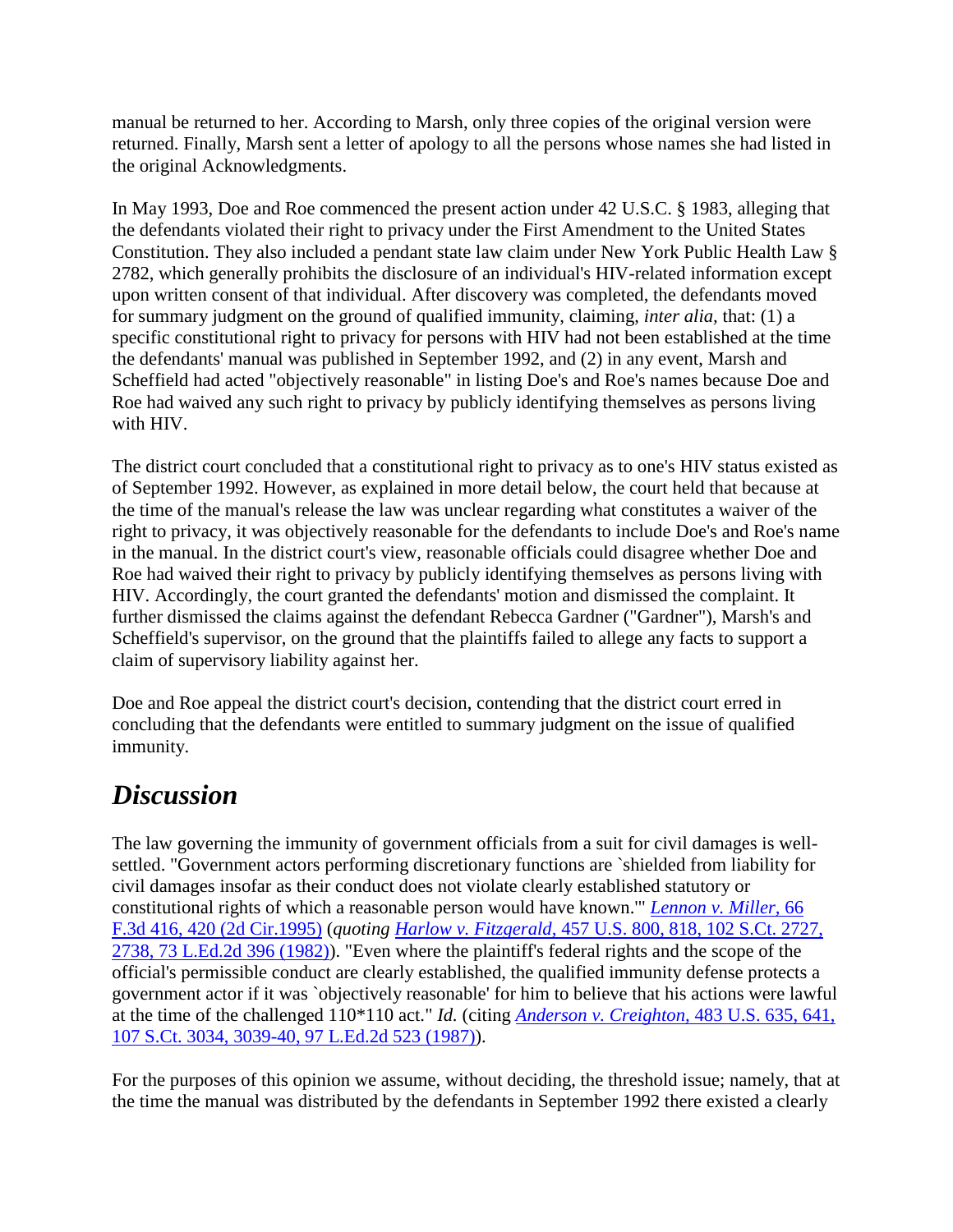established constitutional, confidentiality-based right to privacy which precluded the state from disclosing that the plaintiffs were persons with HIV. *Cf. [Doe v. City of New York,](http://scholar.google.co.in/scholar_case?case=6515531860514673129&q=doe+v.+marsh&hl=en&as_sdt=2,5&scilh=0)* 15 F.3d 264, [266-67 \(2d Cir.1994\)](http://scholar.google.co.in/scholar_case?case=6515531860514673129&q=doe+v.+marsh&hl=en&as_sdt=2,5&scilh=0) (recognizing the existence of the right to privacy and confidentiality of one's personal medical information, of which privacy of one's HIV status is but an extension). Accordingly, our analysis focuses on the second prong of the qualified immunity test: whether the defendants' actions were objectively reasonable. *See [Zahra v. Town of Southold,](http://scholar.google.co.in/scholar_case?case=15926354772815034186&q=doe+v.+marsh&hl=en&as_sdt=2,5&scilh=0)* 48 F.3d 674, [687 \(2d Cir.1995\)](http://scholar.google.co.in/scholar_case?case=15926354772815034186&q=doe+v.+marsh&hl=en&as_sdt=2,5&scilh=0) (assuming for purposes of analysis the threshold issue of a clearly established right and proceeding to analyze the second prong); *see also [Pinaud v. County of Suffolk,](http://scholar.google.co.in/scholar_case?case=156464448897588425&q=doe+v.+marsh&hl=en&as_sdt=2,5&scilh=0)* 52 F.3d [1139, 1148 n. 4 \(2d Cir.1995\)](http://scholar.google.co.in/scholar_case?case=156464448897588425&q=doe+v.+marsh&hl=en&as_sdt=2,5&scilh=0) (noting that district court's evaluation of issue of absolute immunity before assessing whether plaintiff sufficiently had alleged a constitutional violation "comports with the approach implicitly endorsed by the Supreme Court" in *[Buckley v.](http://scholar.google.co.in/scholar_case?case=6691481497633541172&q=doe+v.+marsh&hl=en&as_sdt=2,5&scilh=0)  Fitzsimmons,* [509 U.S. 259, 261, 113 S.Ct. 2606, 2609, 125 L.Ed.2d 209 \(1993\)](http://scholar.google.co.in/scholar_case?case=6691481497633541172&q=doe+v.+marsh&hl=en&as_sdt=2,5&scilh=0) (assuming for purposes of analyzing a claim of absolute immunity that petitioner alleged a constitutional violation)).

Summary judgment on qualified immunity grounds may be granted if the court finds, viewing the evidence in the light most favorable to the plaintiffs and drawing all reasonable inferences in their favor, that "no rational jury could fail to conclude that it was objectively reasonable for the defendants to believe that they were acting in a fashion that did not violate a clearly established right." *In re State Police Litigation,* [88 F.3d 111, 123 \(2d Cir.1996\).](http://scholar.google.co.in/scholar_case?case=4812609884115489940&q=doe+v.+marsh&hl=en&as_sdt=2,5&scilh=0) "In other words, if any reasonable trier of fact could find that the defendants' actions were objectively unreasonable, then the defendants are not entitled to summary judgment." *Lennon,* [66 F.3d at 420.](http://scholar.google.co.in/scholar_case?case=1279330838476172252&q=doe+v.+marsh&hl=en&as_sdt=2,5&scilh=0) An official's actions are "objectively unreasonable when no offic[ial] of reasonable competence could have made the same choice in similar circumstances." *Id.* at 420-21. Thus, "if the court determines that the only conclusion a rational jury could reach is that reasonable officers would disagree about the legality of the defendants' conduct under the circumstances, summary judgment for the officers is appropriate." *Id.* at 421. *See also Mitchell v. Forsyth,* [472 U.S. 511, 535 n. 12, 105](http://scholar.google.co.in/scholar_case?case=15567295874160571256&q=doe+v.+marsh&hl=en&as_sdt=2,5&scilh=0)  [S.Ct. 2806, 2820 n. 12, 86 L.Ed.2d 411 \(1985\)](http://scholar.google.co.in/scholar_case?case=15567295874160571256&q=doe+v.+marsh&hl=en&as_sdt=2,5&scilh=0) (where there is a "legitimate question" as to the state of the law, it cannot be said that the official's action violates clearly established law).

The district court in the instant case concluded that the defendants acted "objectively reasonable" because reasonable officials would disagree about whether the plaintiffs had waived their right to privacy. Its conclusion was premised upon, among other things: (1) Doe and Roe were extensively active in promoting HIV prevention awareness among health officials and others who were at-risk in contracting HIV; (2) Doe and Roe had identified themselves at numerous training seminars and conferences organized by the SED as persons with HIV; (3) Doe's full name and telephone number were listed in a February 1992 letter sent to community health officials in the Albany area notifying them of a group representing men, women, and children with HIV called HIV/AIDS Organizers Maintaining Empowerment, which officials could utilize as a resource; and (4) in a voluntary appearance on an educational videotape about HIV produced by Albany Educational Television for adult literacy programs, Roe disclosed that she was HIV-positive, signed a release authorizing the videotape to use her face, voice and first name, and acknowledged that the tape would be used in a variety of educational settings. *See* [918](http://scholar.google.co.in/scholar_case?case=5965957678747821863&q=doe+v.+marsh&hl=en&as_sdt=2,5&scilh=0)  [F.Supp. at 586-87.](http://scholar.google.co.in/scholar_case?case=5965957678747821863&q=doe+v.+marsh&hl=en&as_sdt=2,5&scilh=0)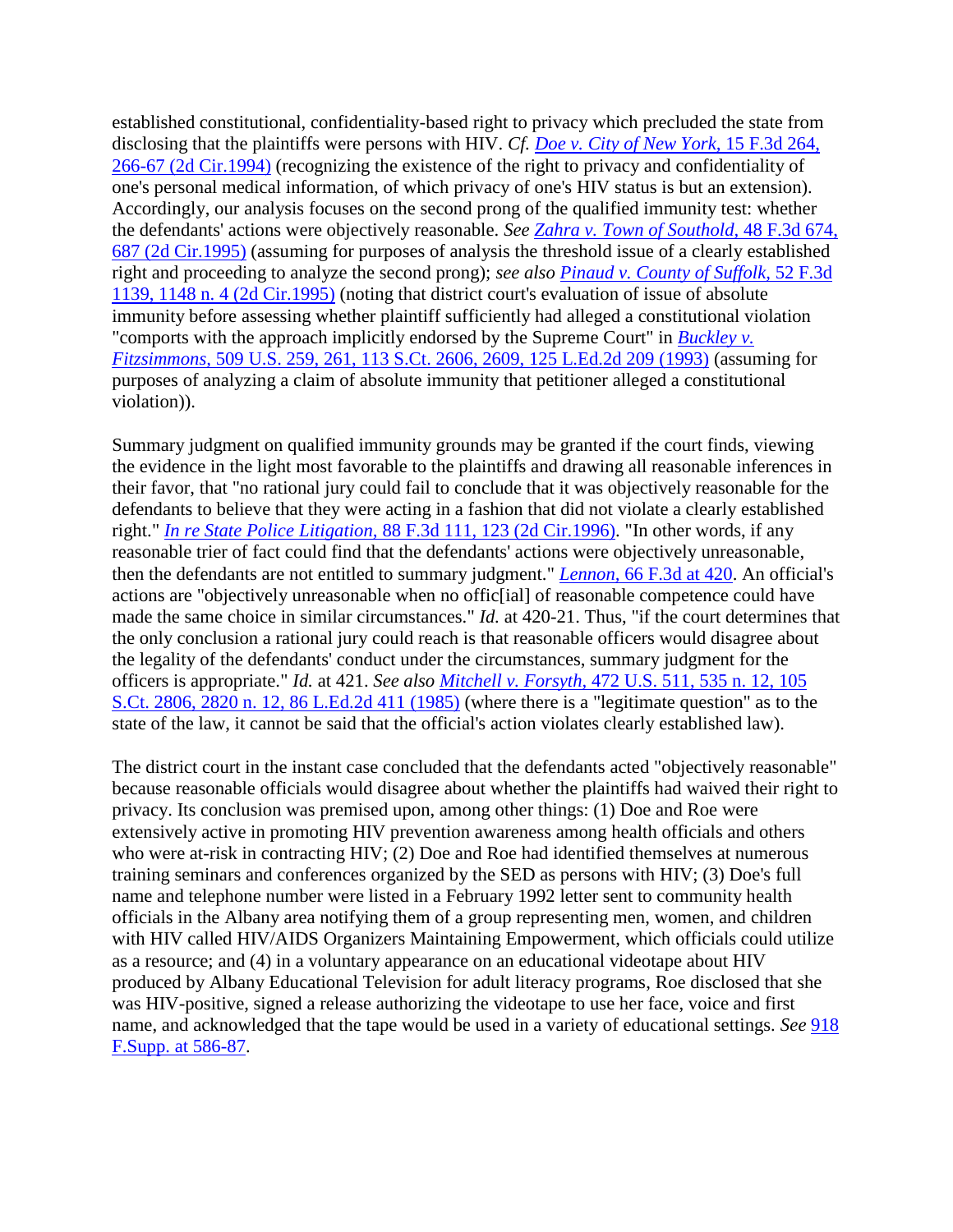We agree with the district court that, at least as of the time the SED manual was first distributed to educators in September 1992, the law regarding waiver of the right to privacy was not clearly stated, and, therefore, the plaintiffs' conduct of identifying themselves before seminar and conference audiences as persons living with HIV could 111\*111 reasonably be construed by state officials as a waiver of their right to privacy — that is, of their right to not have their HIV status disclosed. *See Anderson v. Creighton,* 483 U.S. 635, 639, [107 S.Ct. 3034, 3038, 97](http://scholar.google.co.in/scholar_case?case=12881500287411882090&q=doe+v.+marsh&hl=en&as_sdt=2,5&scilh=0)  [L.Ed.2d 523 \(1987\)](http://scholar.google.co.in/scholar_case?case=12881500287411882090&q=doe+v.+marsh&hl=en&as_sdt=2,5&scilh=0) (an official's qualified immunity "generally turns on the `objective legal reasonableness' of the action, assessed in light of legal rules that were `clearly established' at the time [the action] was taken.") (citations omitted).

We begin by recognizing the general rule that a waiver "is ordinarily an intentional relinquishment or abandonment of a known right or privilege." *[Johnson v. Zerbst,](http://scholar.google.co.in/scholar_case?case=11009897881566368743&q=doe+v.+marsh&hl=en&as_sdt=2,5&scilh=0)* 304 U.S. 458, [464, 58 S.Ct. 1019, 1023, 82 L.Ed. 1461 \(1938\).](http://scholar.google.co.in/scholar_case?case=11009897881566368743&q=doe+v.+marsh&hl=en&as_sdt=2,5&scilh=0) Moreover, the waiver of or "acquiescence in the loss of" any fundamental right can neither "be presumed nor may it be lightly inferred." *[United](http://scholar.google.co.in/scholar_case?case=10841920552450676219&q=doe+v.+marsh&hl=en&as_sdt=2,5&scilh=0)  States v. Mapp,* [476 F.2d 67, 77 \(2d Cir.1973\).](http://scholar.google.co.in/scholar_case?case=10841920552450676219&q=doe+v.+marsh&hl=en&as_sdt=2,5&scilh=0) Indeed, courts must "indulge every reasonable presumption against waiver of fundamental constitutional rights." *Zerbst,* [304 U.S at 464, 58](http://scholar.google.co.in/scholar_case?case=11009897881566368743&q=doe+v.+marsh&hl=en&as_sdt=2,5&scilh=0)  [S.Ct. at 1023.](http://scholar.google.co.in/scholar_case?case=11009897881566368743&q=doe+v.+marsh&hl=en&as_sdt=2,5&scilh=0)

Although the Supreme Court has explicitly held that a waiver of a constitutional right in the criminal context must be made "voluntarily, knowingly, and intelligently," the Court has not expressly held that the same standard governs waiver in the civil context. *See [D.H. Overmyer](http://scholar.google.co.in/scholar_case?case=5548259423032955541&q=doe+v.+marsh&hl=en&as_sdt=2,5&scilh=0)  Co. v. Frick Co.,* [405 U.S. 174, 185, 92 S.Ct. 775, 782, 31 L.Ed.2d 124 \(1972\)](http://scholar.google.co.in/scholar_case?case=5548259423032955541&q=doe+v.+marsh&hl=en&as_sdt=2,5&scilh=0) (assuming, without deciding, that the standard for waiver of due process rights in civil context is the "voluntary, knowing, and intelligent" standard which governs waiver in criminal context); *Fuentes v. Shevin,* [407 U.S. 67, 94, 92 S.Ct. 1983, 2001-02, 32 L.Ed.2d 556 \(1972\).](http://scholar.google.co.in/scholar_case?case=12685440404901349212&q=doe+v.+marsh&hl=en&as_sdt=2,5&scilh=0) *See also Mapp*, [476 F.2d at 77](http://scholar.google.co.in/scholar_case?case=10841920552450676219&q=doe+v.+marsh&hl=en&as_sdt=2,5&scilh=0) (recognizing in a criminal context that under "general legal waiver" principles" the waiver of a constitutionally protected right must be "knowing and voluntary"). While our recent decision in *[United States v. Local 1804-1,](http://scholar.google.co.in/scholar_case?case=16376121909815492775&q=doe+v.+marsh&hl=en&as_sdt=2,5&scilh=0)* 44 F.3d 1091 (2d Cir.1995), suggests that the waiver of a fundamental right in the context of civil cases must be made voluntarily, knowingly and intelligently, *see id.* at 1098 n. 4 (noting that the complainant, who challenged a consent decree in a labor dispute which restricted his associational contacts, "does not appear to contest the principle that an individual may waive constitutional rights in a consent decree, provided that the waiver is voluntary, knowing, and intelligent"), and our decision in *[Doe v. City](http://scholar.google.co.in/scholar_case?case=6515531860514673129&q=doe+v.+marsh&hl=en&as_sdt=2,5&scilh=0)  [of New York](http://scholar.google.co.in/scholar_case?case=6515531860514673129&q=doe+v.+marsh&hl=en&as_sdt=2,5&scilh=0)* indicates that a plaintiff with HIV may have waived his right to privacy by entering into a settlement agreement that he knew would become a matter of public record, *see id.,* [15](http://scholar.google.co.in/scholar_case?case=6515531860514673129&q=doe+v.+marsh&hl=en&as_sdt=2,5&scilh=0)  [F.3d at 269,](http://scholar.google.co.in/scholar_case?case=6515531860514673129&q=doe+v.+marsh&hl=en&as_sdt=2,5&scilh=0) *cf. [Doe v. Southeastern Pennsylvania Transportation Authority,](http://scholar.google.co.in/scholar_case?case=17589155420410349788&q=doe+v.+marsh&hl=en&as_sdt=2,5&scilh=0)* 72 F.3d 1133, 1138- [39 \(3d Cir.1995\)](http://scholar.google.co.in/scholar_case?case=17589155420410349788&q=doe+v.+marsh&hl=en&as_sdt=2,5&scilh=0) (disclosure of employee's HIV-related medication in company health plan report does not constitute a waiver of employee's right to privacy from disclosure of his medical condition to coworkers), *cert. denied,* [\\_\\_\\_ U.S. \\_\\_\\_, 117 S.Ct. 51, 136 L.Ed.2d 15 \(1996\),](http://scholar.google.co.in/scholar_case?about=4224471128174827157&q=doe+v.+marsh&hl=en&as_sdt=2,5&scilh=0) the defendants here did not have the benefit of whatever clarity these cases afford on the issue of waiver.

Consequently, it was unclear in September 1992 that in the context of the right to privacy, any waiver of such a right had to be voluntary, knowing, and intelligent. Moreover, the "general legal waiver principles" referred to in *Mapp* operate at a level of generality that fails to establish the contours of a rule defining waiver sufficiently clear so that "a reasonable official would